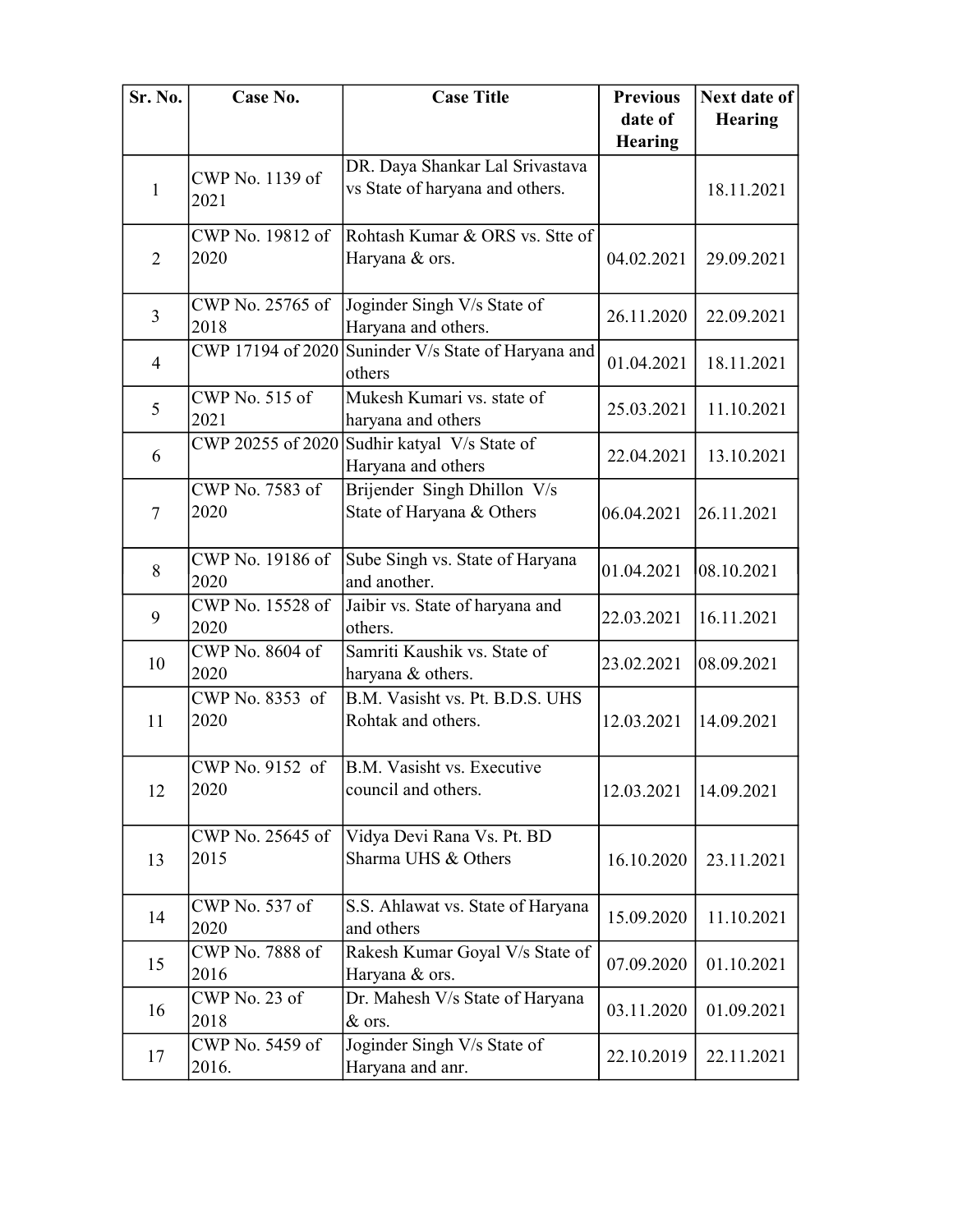| 18 | CWP No. 6459 of<br>2016.                                                                         | Dr. Balbir Chhabra Vs. State of<br>Haryana and ors.            | 05.11.2020            | 03.09.2021 |
|----|--------------------------------------------------------------------------------------------------|----------------------------------------------------------------|-----------------------|------------|
| 19 | CWP No. 13674 of Dr. B.M. Vashist<br>2020.                                                       |                                                                | 22.03.2021            | 29.09.2021 |
| 20 | CWP No. 19190 of Kavita Choudhary<br>2019.                                                       |                                                                | 16.11.2020            | 13.09.2021 |
| 21 | CWP No. 2893 of<br>2019                                                                          | <b>BABITA GARG V/S STATE OF</b><br>HARYANA AND OTHERS          | 11.11.2020            | 09.09.2021 |
| 22 | CWP No. 3468 of<br>2020                                                                          | Nitya Nand PT. B.D. SHARMA<br>U.H.S., ROHTAK AND ORS           | 03.11.2020            | 01.09.2021 |
| 23 | CWP No. 18514 of<br>2016.                                                                        | Kalindi Vashishtha Vs. State of<br>Haryana and ors.            | 15.09.2020            | 11.10.2021 |
| 25 | CWP No. 22074 of<br>2016.                                                                        | Surat Singh V/s State of Haryana.                              | 14.09.2020            | 08.10.2021 |
| 26 | CWP No. 26260 of<br>2018                                                                         | SURENDER SINGH AHLAWAT<br>V/S STATE OF HARYANA &<br><b>ORS</b> | 07.09.2020            | 01.10.2021 |
| 27 | CWP No. 16885 of<br>2018 to be heard<br>along with CWP<br>No. 1402 of 2018<br>(Anand Rai Bansal) | Dr. Monika Khangwal V/s State<br>of Haryana                    | 28.10.2020 26.11.2021 |            |
| 28 | CWP No. 19352 of<br>2016.                                                                        | Ram Bhaj V/s State of Haryana.                                 | 07.04.2021            | 22.11.2021 |
| 29 | CWP No. 11637 of<br>2016.                                                                        | Dr. Manju Rana V/s State of<br>Haryana and ors.                | 23.07.2020            | 25.11.2021 |
| 30 | CWP No. 27353 of<br>2018                                                                         | Aman Kumar and ors. vs. State of<br>Haryan & others.           | 01.04.2021            | 28.10.2021 |
| 31 | CWP No. 27022 of<br>2016                                                                         | Dr. Suresh Kumar Dhattarwal Vs.<br>State of Haryana and ors.   | 23.09.2020            | 27.10.2021 |
| 32 | CWP No. 3864 of<br>2017.                                                                         | Ankita Sangwan V/s State of<br>Haryana & Ors.                  | 14.09.2020            | 08.10.2021 |
| 33 | CWP No. 19086 of<br>2017                                                                         | Ravinder Singh Dhull V/s State of<br>Haryana and others.       | 09.10.2020            | 15.11.2021 |
| 34 | CWP No. 37 of<br>2018                                                                            | Dr. Chander Bhan V/s State of<br>Haryana & ors.                | 07.10.2020            | 11.11.2021 |
| 35 | CWP No. 22599 of<br>2018                                                                         | Sant Ram Vs State of Haryana and<br>ors.                       | 29.10.2020            | 01.09.2021 |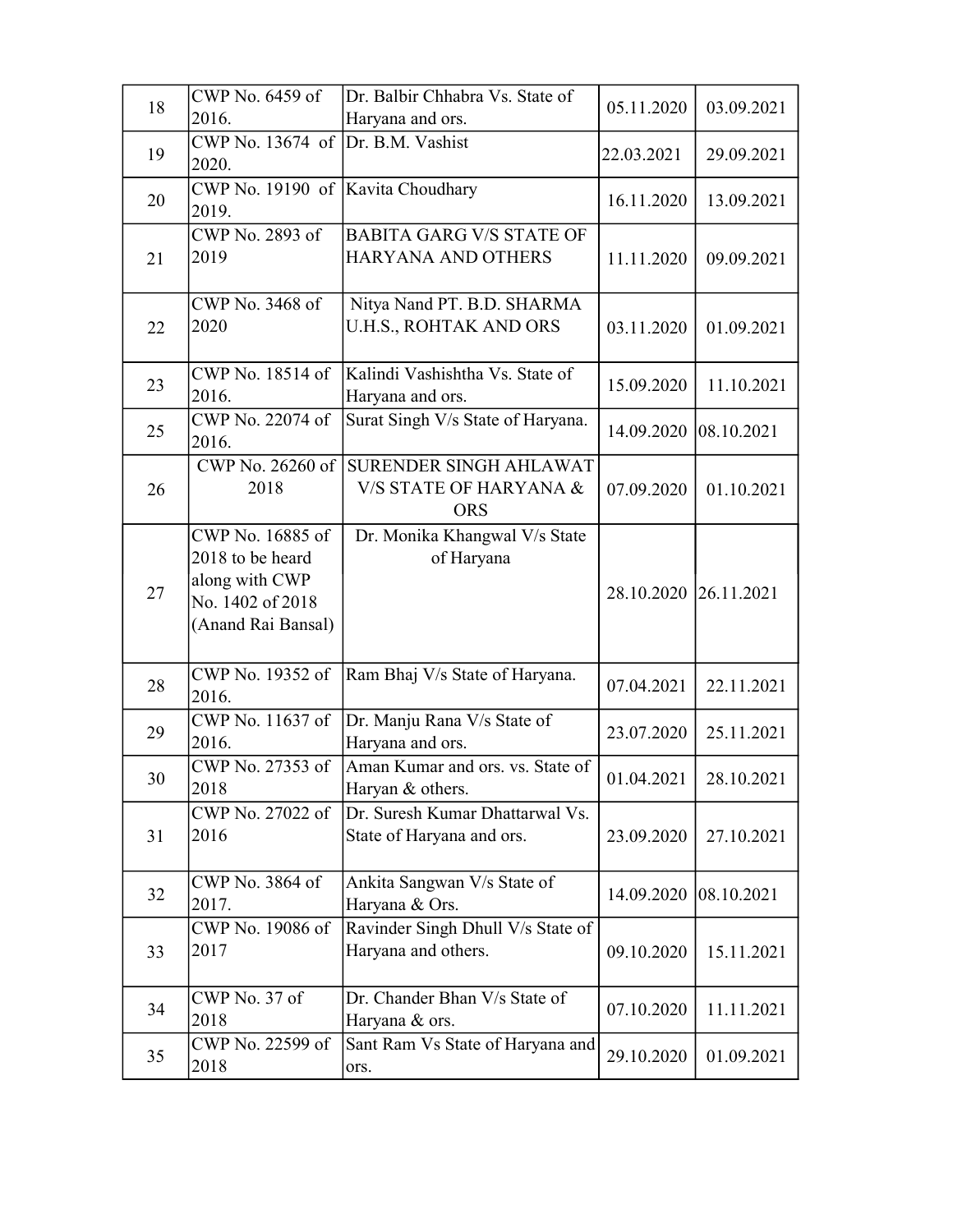|    | CWP No. 21568 of         | Dr. Rajesh Gupta and others Vs                                                     |            |            |
|----|--------------------------|------------------------------------------------------------------------------------|------------|------------|
| 36 | 2018                     | State of Haryana and others                                                        | 15.10.2020 | 22.11.2021 |
| 37 | CWP No. 26669 of<br>2018 | Tilak Raj anand Vs State of<br>Haryana                                             | 03.09.2020 | 29.09.2021 |
| 38 | CWP No. 4918 of          | Dr. Bhavna Vs State of Haryana<br>and others                                       | 02.09.2020 | 28.09.2021 |
| 39 | 2019<br>CWP No. 4911 of  | Dr. Ritu Vs State of Haryana and                                                   | 01.04.2021 | 28.10.2021 |
| 40 | 2019<br>CWP No. 21443 of | others<br>Neeraj Kumar Sharma Vs Union                                             | 18.09.2020 | 14.10.2021 |
|    | 2018<br>CWP No. 8928 of  | of India and ors<br>PARVEEN KUMAR V/S STATE                                        |            |            |
| 41 | 2019                     | OF HARYANA AND ORS.                                                                | 26.11.2020 | 22.09.2021 |
| 42 | CWP No. 9812 of<br>2018  | Sushma Airon and another Vs.<br>State of Haryana and another                       | 03.09.2020 | 29.09.2021 |
| 43 | CWP No. 29316 of<br>2018 | Vineet Kumar and Ors Vs State of<br>Haryana & Ors                                  | 27.11.2020 | 23.09.2021 |
| 44 | CWP No. 31705 of<br>2018 | N. BALASUBRAMANIUM V/S<br><b>STATE OF HRY AND ANR</b>                              | 01.04.2021 | 28.10.2021 |
| 45 | CWP No. 545 of<br>2019   | Dr. Sudha Chaudhary and others<br>Vs State of Haryana and others                   | 07.07.2020 | 24.09.2021 |
| 46 | CWP No.19139-<br>2019    | Nidhi Ablawati V/s State of<br>haryana and others.                                 | 16.11.2020 | 13.09.2021 |
| 47 | CWP No. 18561-<br>2019   | Dr. Vijay kumar Kalra V/s State<br>of Haryan and others                            | 03.11.2020 | 01.09.2021 |
| 48 | CWP No. 22440 of<br>2018 | Narwal Medicos and Surgicals V/s<br>Director PGIMS Rohtak and<br>Others            | 22.04.2021 | 15.11.2021 |
| 49 | CWP No. 34824 of<br>2019 | Ambedkar Missionaries Vidyarthi<br>Association V/s State of Haryana<br>and Another | 08.10.2020 | 12.11.2021 |
| 50 | CWP No. 31879 of<br>2019 | Mahabir/Mahavir and others V/s<br>State of Haryana and others                      | 05.04.2021 | 29.10.2021 |